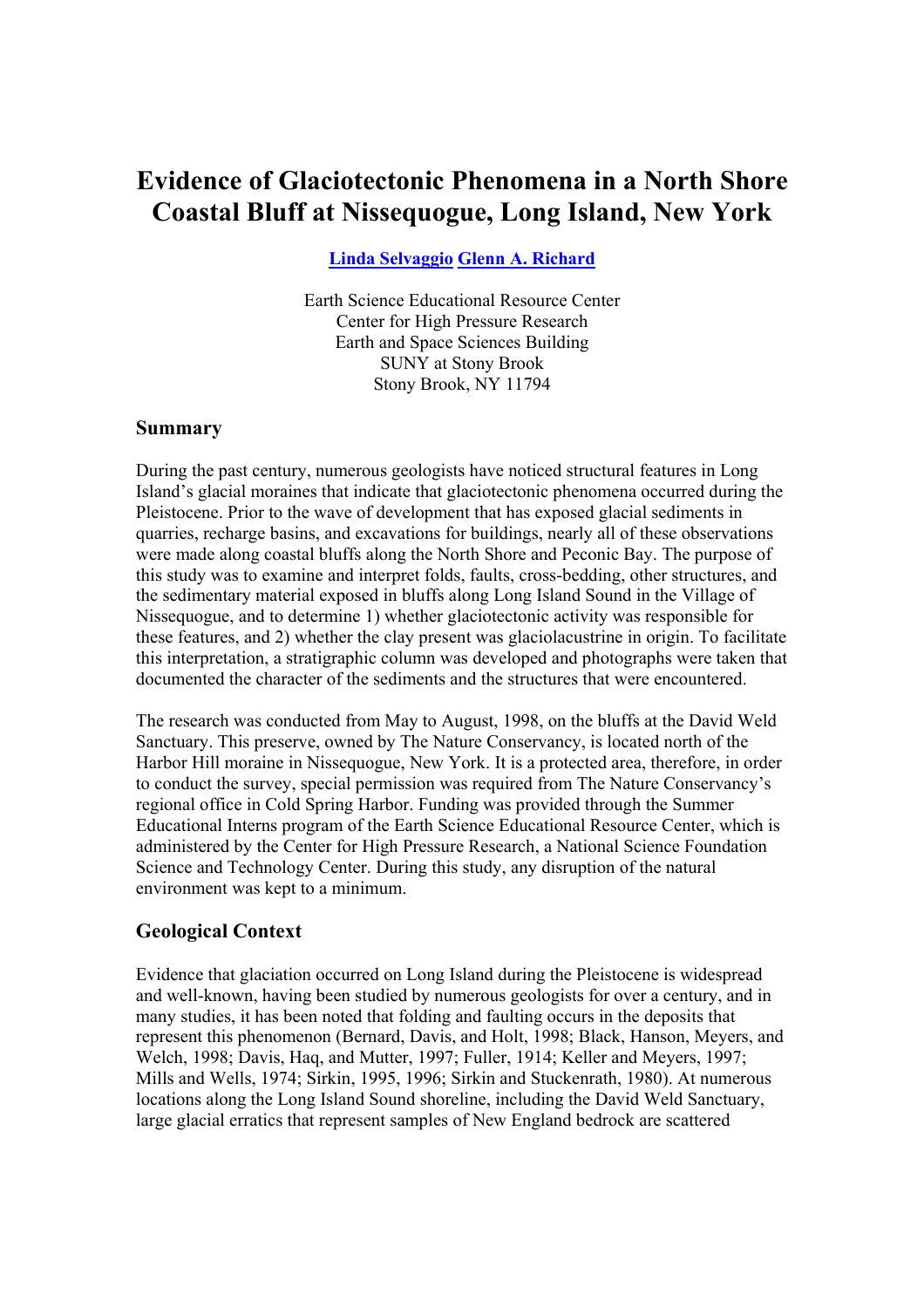offshore. Many of these are over 100 meters offshore, marking the edge of where the bluffs once stood. This is a good indicator of the amount of erosion occurring on the bluffs. Hematite-cemented conglomerates of the Cretaceous period and arkose pebbles and boulders can be found all along the shoreline. Ventifacts indicative of aeolian activity and rocks containing chattermarks and striations due to transport by ice, are further evidence of glacial activity. Most of the sediment responsible for the formation of the bluffs in Nissequogue does not resemble the glacial till generally associated with moraines, and in fact, on Long Island the moraines are composed chiefly of glaciofluvial sediment. The Nissequogue bluffs contain an abundant amount of clay and silt material common in glacioacustrine deposits. Krulikas and Koszalka (1982) described the Smithtown Clay, a glaciolacustrine unit, as ranging up to 171 feet thick in Nissequogue.

# **Methods**

Initially, several locations along the bluffs were chosen randomly and excavated in order to expose the material beneath the talus that tends to cover the bluffs. This revealed sand with parallel laminations. In one area, vertical veins of orange-brown material were present in the sand. Although these had a root-like appearance, they contained clay which seems to have seeped into a previous fracture that occurred when the sand was frozen. This initial exploratory excavation revealed a section of the bluffs where clay is prominent, and this area was chosen for more intensive study.

Due to strong erosional forces that occur on these steep bluffs, any sediment that is removed by excavation can quickly become covered by one heavy rain or gradual talus development during dry periods. Therefore, a large erratic boulder that lies 59 meters east of the footpath, which leads to the beach, was used as a reference point for the study area. The first excavation (DWI) that was chosen for intensive study was located 52 meters east of this reference point. Two more excavations were created, DWII, located 50 meters to the east of DWI, and DWIII, 50 meters west of DWI. These three stratigraphic columns revealed that the underlying beds were extensive enough laterally to be correlated through all three sections.

For each excavation, a garden hoe was used to remove the overburden of material from the surface to expose the original bedding, beginning from the top of the bluffs. A depth of approximately six centimeters of material was removed from the upper two meters of the columns. Because material tends to settle toward the base of the bluffs and new material is being added from what is scraped away, it was necessary to dig deeper and on an angle toward the east in order to expose the beds in the lower parts of the sections. Where the overburden was thick, a flat head shovel was used to remove the bulk of the material and a hoe was used to clean the surface.

Photographs and videos were taken each time a new bed or feature was exposed and samples of the sediment were extracted from each bed. The folds and faults found within the units are localized and if excessive digging is done, they tend to fade out. Starting from the base of the bluff, a Jacob's staff and clinometer were used to measure off onemeter sections on the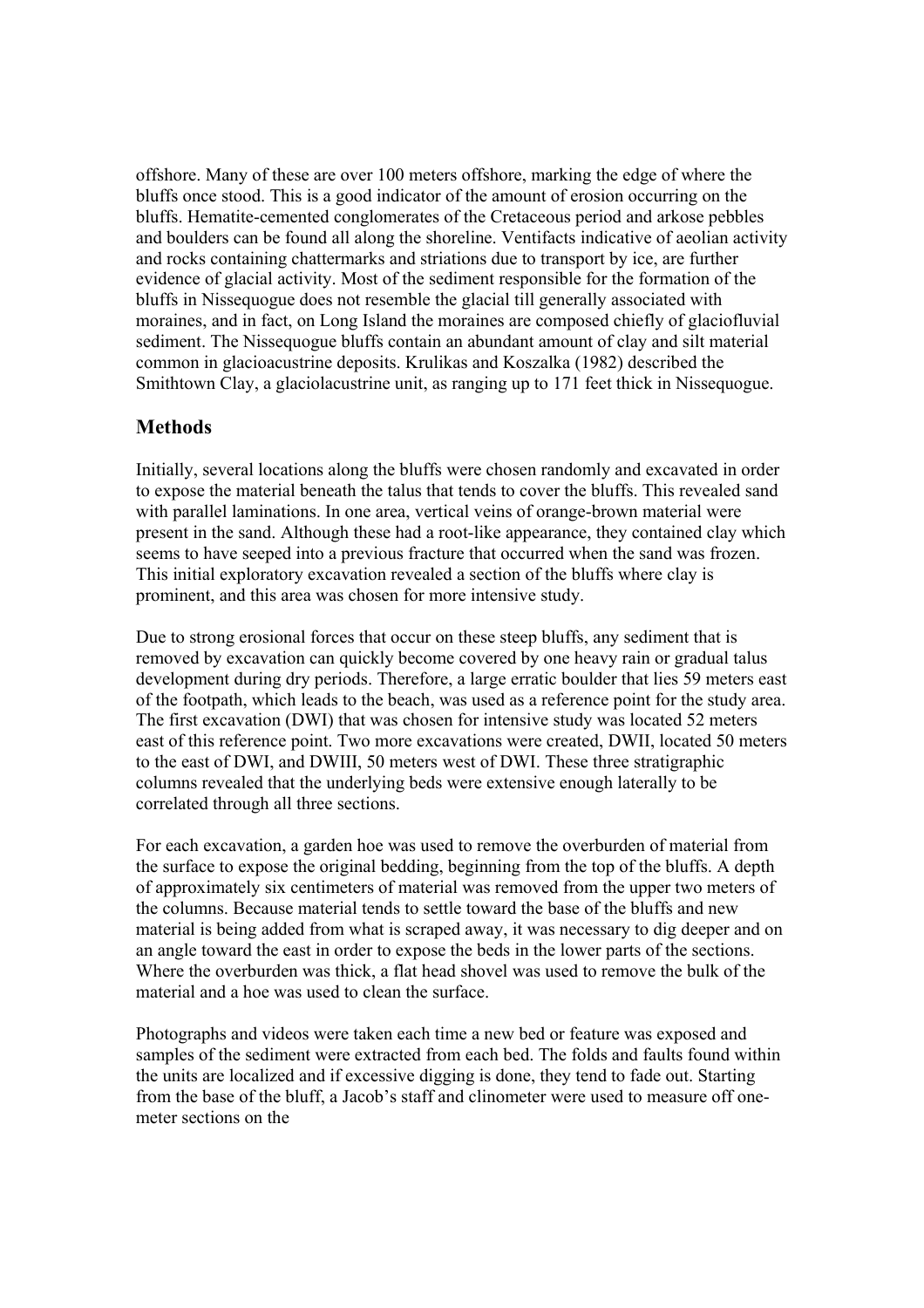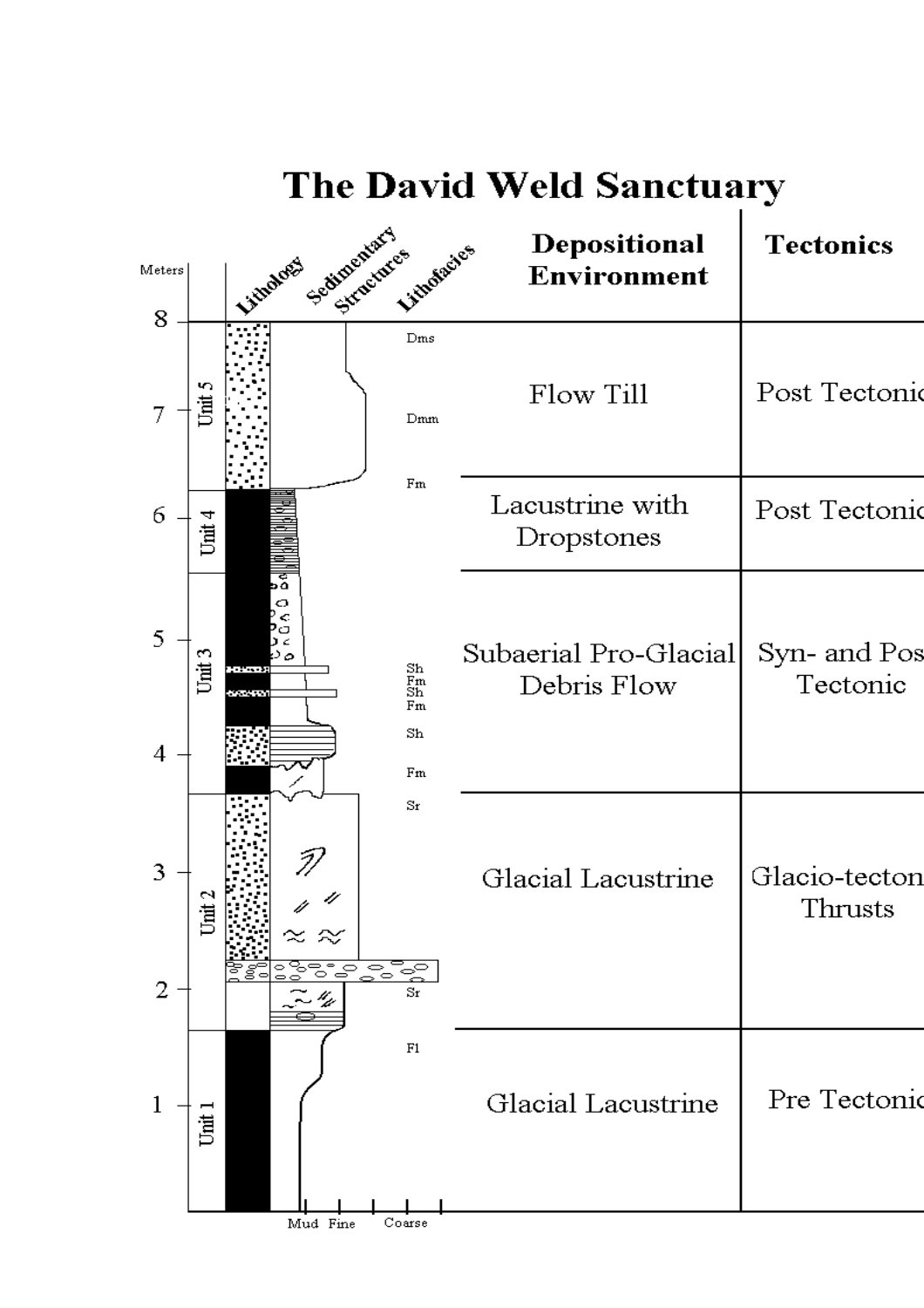Figure 1. Statigraphic column for coastal bluffs at the David Weld Preserve, Nissequogue, Long Island

columns, which were marked with flagging tape. A series of three photographs were taken of the entire 100-meter section of the bluffs being studied. These photos were juxtaposed to create a panoramic view of the area and enable the beds from each column to be connected as a unit.

The outcrop was divided into five distinct units (Figure 1). From top to bottom, the units are as follows:

> Unit 5. Diamict Unit 4. Clay Unit 3. Clay and sand Unit 2. Sand Unit 1. Clay

Each unit was further broken down into individual beds. A stratigraphic column was drawn up for each of the three columns excavated so a comparison could be made. Lithology, grain size, textures, and special sedimentary and structural features were recorded.

## **Descriptions and Interpretations of Units**

Detailed descriptions of the units were written, based on the DWI excavation, starting from the base of the column and working up toward the top of the bluff. The three columns were then compared to each other revealing that although the thicknesses varied, they all contained similar beds and features. This verified that the depositional environments and tectonic activities noted below were extensive enough to span the entire study area.

#### **Unit 1:**

Unit 1 consists of a finely laminated clay layer with a thickness of 152 centimeters. Within the lower 126 centimeters the clay exhibits fissility and the bedding planes are quite pronounced. Mica flakes are scattered throughout the clay, but are concentrated along the bedding planes. Fine laminations of either iron or organic matter appear every 15-30 centimeters within the unit. No analysis of this material was performed to determine its composition. Laminations in glacial lakes are often assumed to be varves, which are seasonal layers, but we decided to refer to these particular layers as cyclic laminations. The temperature in this area could have fluctuated markedly over the course of one year, or over periods of several years, which would mislead us if we used these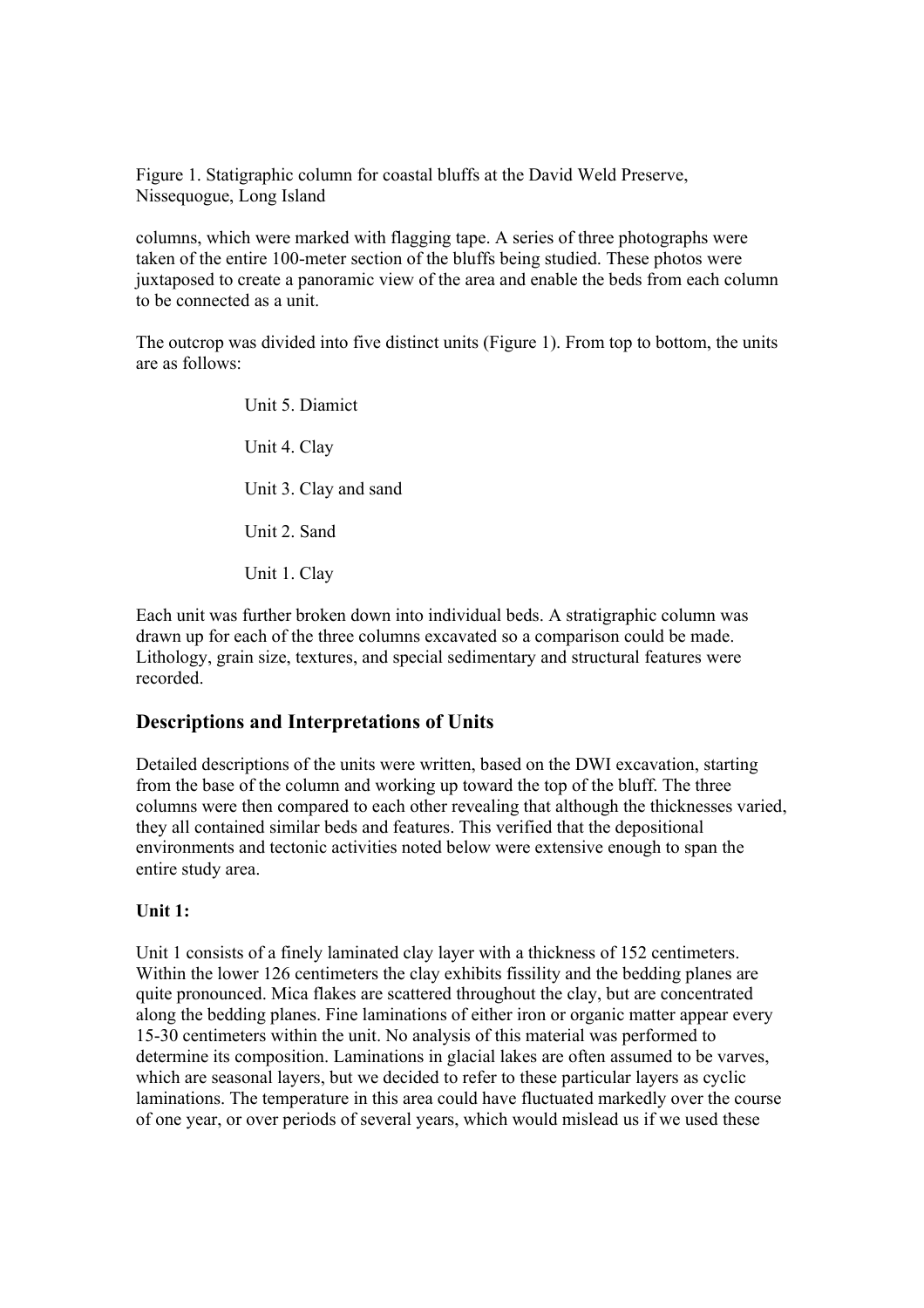laminations as time markers. There is a smooth, gradual upward transition into a sandyclay, which makes up the top 26 centimeters of the unit. The clay that is found in this unit exhibits similar qualities to the Smithtown Clay, described by Krulikas and Koszalka (1983). The fine layers of clay suggest that deposition of this sediment occurred in quiet waters, indicative of a glaciolacustrine environment. There is no evidence that tectonic activity occurred during deposition of this unit.

#### **Unit 2**

There is a smooth transition from unit 1 to unit 2, indicating that the depositional environment was similar for the two units. Unit 2 consists of medium and coarse-grained laminated sand, 207 centimeters thick. Parallel laminations lead up to small cross bedding and climbing ripples within the lower 44 centimeters of a medium grained sand bed. The presence of these features is evidence that running water entered the lake from streams within the glacier. In this unit, a sharp upward transition occurs from the top of the sand to a 22-centimeter thick bed of gravel that dips 30 degrees east. An increase in velocity of the stream enabled larger sized particles to be deposited. This gravel bed extends east to DWII, but fades out at DWIII. The unit continues upward with a 141-centimeter bed of massive medium grained sand. Climbing ripples and small cross bedding found at the base of this bed grade into parallel lamination. A small structural fold occurs approximately 30 centimeters from the top of this bed, strongly suggesting that some glaciotectonic thrusting was occurring. After the sand was deposited, the ground became frozen. The overriding ice sheet shoved the sediment, causing the sand layer to fold, as shown in photograph 1. Although this unit contains glaciotectonic structures, the deformation occurred after deposition. The orientation of this fold indicates that the ice moved from NNE to SSW. Other folds found within the bluff have the same orientation. This thrusting created several synclines situated at the top of unit 2.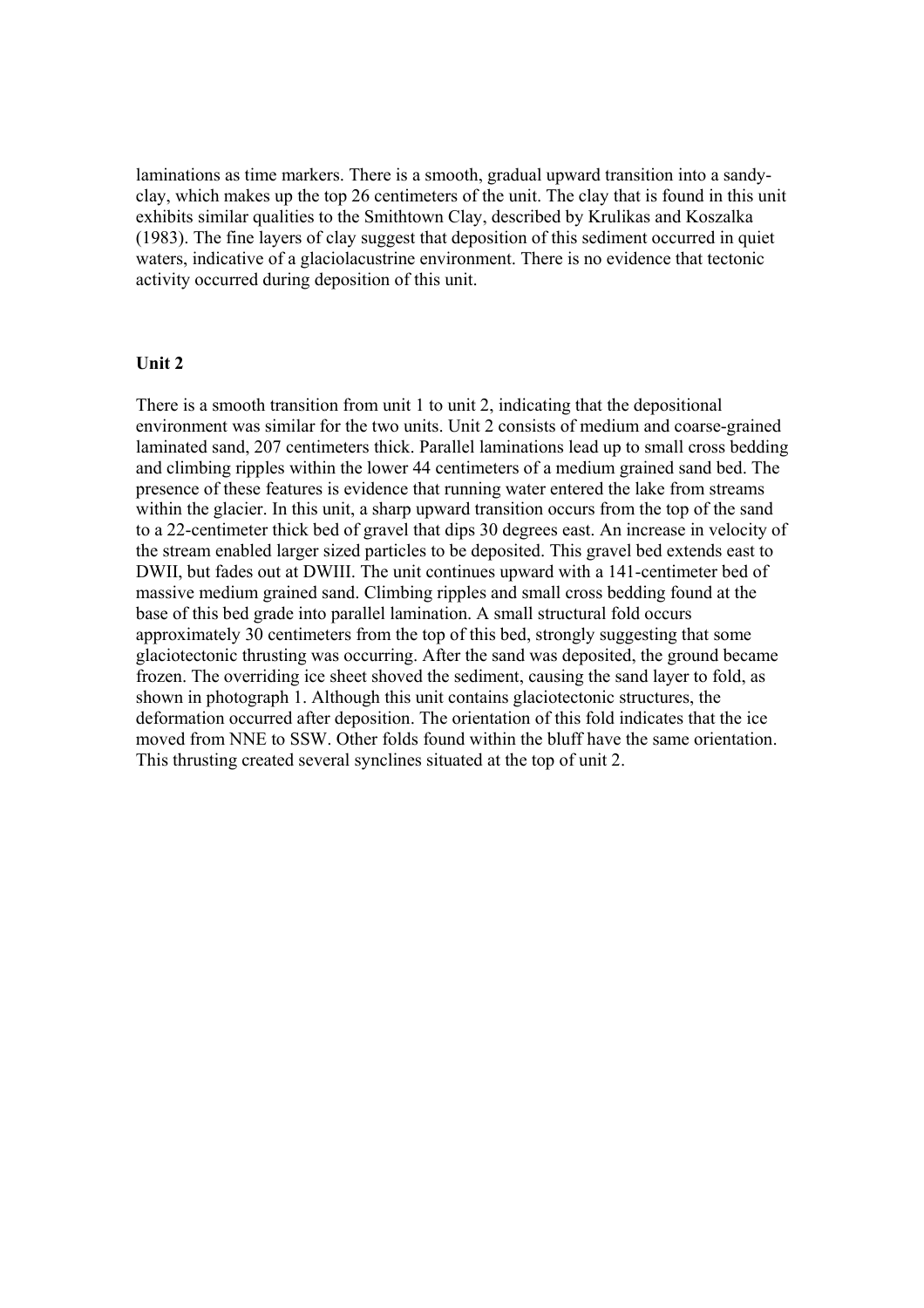

Photograph 1. Fold in unit 2 and normal fault in units 2 and 3.

## **Unit 3**

Unit 3 contains alternating layers of deformed sand and clay with clasts of various sizes scattered throughout. The haphazard assortment of these clasts and layers in this unit indicates that the depositional environment was a subaerial proglacial debris flow. The sediment in this unit fills in the troughs of the synclines found in unit 2. Several soft mudstone clasts (approximately 10 centimeters long) were found near the base of unit 3. They all appear to be orientated in a similar nearly horizontal position. The clasts are oblong and contain parallel striation marks. The fact that these clasts are soft suggests that they were not transported a great distance by the ice. Cobble-sized schists were also found scattered throughout this unit. They are highly weathered and disintegrated when removed from the surrounding sediment. Laminations of clay and silt are found toward the top of the unit. Deposition of this sediment occurred during glacial thrusting, creating a "wavy" pattern in the laminations. Several small offsets occur in unit 3, which may have been caused by the slumping of material after ice became buried and subsequently melted. An extensional fault lies directly above the axis of the fold located in unit 2 that is pictured in photograph 1. As the sand was folded, the more competent clay layer lying above it resisted this deformation. In column DWIII, this unit contains a series of normal faults (photograph 2).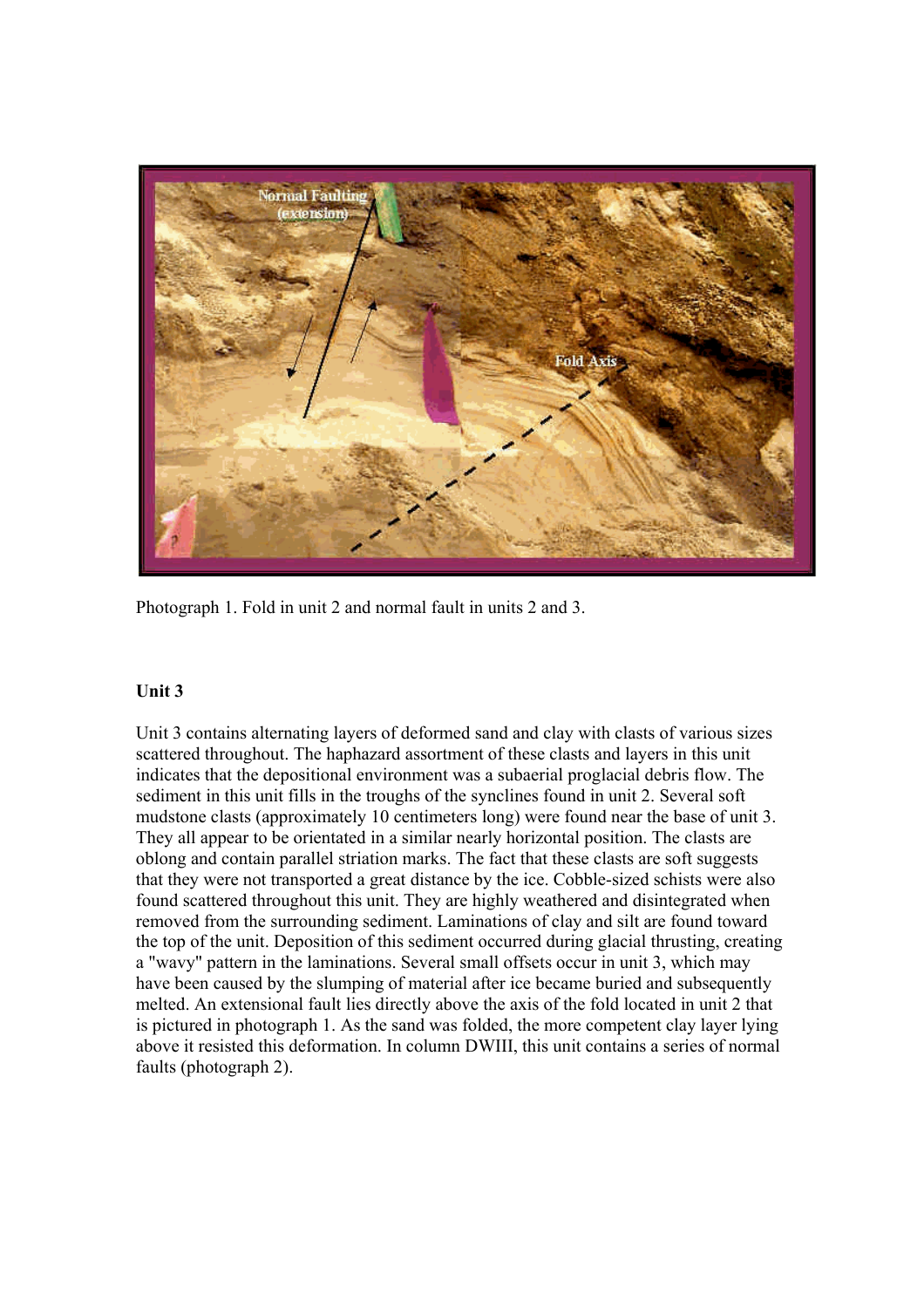

Photograph 2. Series of normal faults in unit 3, column DWIII.

## **Unit 4**

Resting above unit 3 is 62 centimeters of finely laminated clay that represent unit 4. Small pebbles are scattered throughout the unit, and they appear to be dropstones, as evidenced by the presence of laminations around them. The dropstones do not seem to exhibit a preferred orientation. No folds or faults appear in this unit, therefore it was determined that the sediment was deposited after the glaciotectonic activity had occurred. A distinct transition zone is clearly visible between units 4 and unit 5.

## **Unit 5**

This upper unit contains 152 centimeters of diamict. The lower 1 meter of the unit consists of a graded bed of tan colored sand. The top 52 centimeters consist of orangebrown, unstratified sand, silt and clay. This poorly sorted clay and silt layer may represent loess. Small rootlets intrude the unit from the vegetation at the top of the bluff. The top layer of the bluffs represents a post-tectonic flow till.

## **Conclusion**

The evidence uncovered during this study strongly suggests that the environment in this area was glaciolacustrine in nature during the early portion of the time period represented by the sediments present. There is an abundant amount of clay and silt seen in this outcrop. The pro-glacial lake that formed was situated between the front of the ice sheet and the Ronkonkoma moraine. Extensive layers of clay settled to the bottom of the lake. The lack of fossils in the various beds is due to the cold permafrost conditions that existed at the time of deposition. It is possible that microorganisms thrived, but further investigations of the material would be needed to confirm that. As the ice sheet began its advance, glaciotectonic thrusting created the folds and faults visible in units 2 and 3. Unit 4, which contains another clay unit, was deposited after the ice sheet ceased its advance. A general coarsening up sequence is evident in the bluffs, further indicating that this was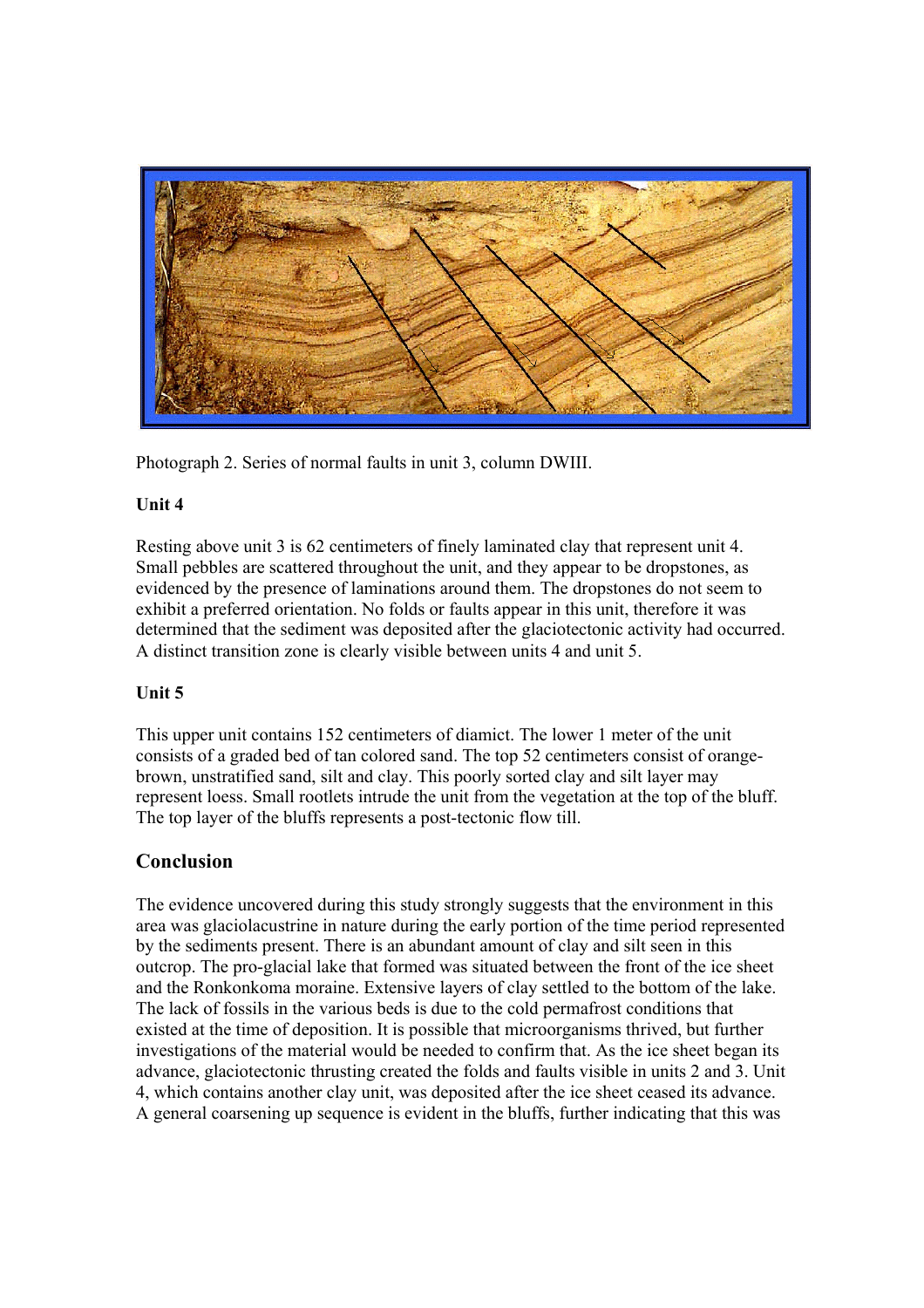originally a low-energy glaciolacustrine environment that later became overwhelmed by a large influx of sediment.

## **Acknowledgments**

A special thank you is extended to The Nature Conservancy for generously allowing us the use of this area and to the National Science Foundation, whose funding made this research possible. We would also like to thank the following faculty of the Department of Geosciences at the State University of New York at Stony Brook for their invaluable help: Gilbert Hanson, who initiated this research, and offered his expertise in glacial geology and gave his encouragement, Bill Meyers and Dan Davis, who took the time to visit the site and offer their expertise. Janet Niebling, Educational Specialist at the Earth Science Educational Resource Center, State University of New York at Stony Brook, provided scientific and technical guidance throughout the project.

## **References Cited**

Bernard, M., Davis, D., and Holt, W. (1998). Shallow Seismic Reflection in Glaciotectonic Hither Hills, Long Island. *Geology of Long Island and Metropolitan New York: Long Island Geologists Program with Abstracts*, April 18, 1998

Black, J., Hanson, G.N., Meyers, W.J., and Welch, R.S. (1998) Glacio-tectonic Features at Bald Hill Ronkonkoma Moraine. *Geology of Long Island and Metropolitan New York: Long Island Geologists Program with Abstracts*, April 18, 1998

Bernard, M., Davis, D., Haq, S., and Mutter, D. (1997) Glacio-tectonic Origin of Terrain, Hither Hills, Long Island: A Preliminary Study. *Geology of Long Island and Metropolitan New York: Long Island Geologists Program with Abstracts*, April 19, 1997

Fuller, M. L. (1914) The Geology of Long Island, New York. *U.S.G.S. Professional Paper*: 82

Keller, J.A. and Meyers, W.J. (1997) Glaciofluvial and Glaciotectonic Structures in Manorville, Long Island. *Geology of Long Island and Metropolitan New York: Long Island Geologists Program with Abstracts*, April 19, 1997

Krulikas, R.K. and Kosalka, E.J. (1983) Geologic Reconnaissance of an Extensive Clay Unit in North-Central Suffolk County, Long Island, New York. *U.S.G.S. Water Resources Investigation*: 82-4075

Mills, H.C. and Wells, P.D. (1974) Ice-shove Deformation and Glacial Stratigraphy of Port Washington, Long Island, New York. *Geological Society of America Bulletin*: 85, pp. 357-364

Niebling, J.L. and Richard, G.A. (1999) Summer Educational Interns: Training Future Teachers to Utilize the Natural Environment as a Laboratory for Student Research